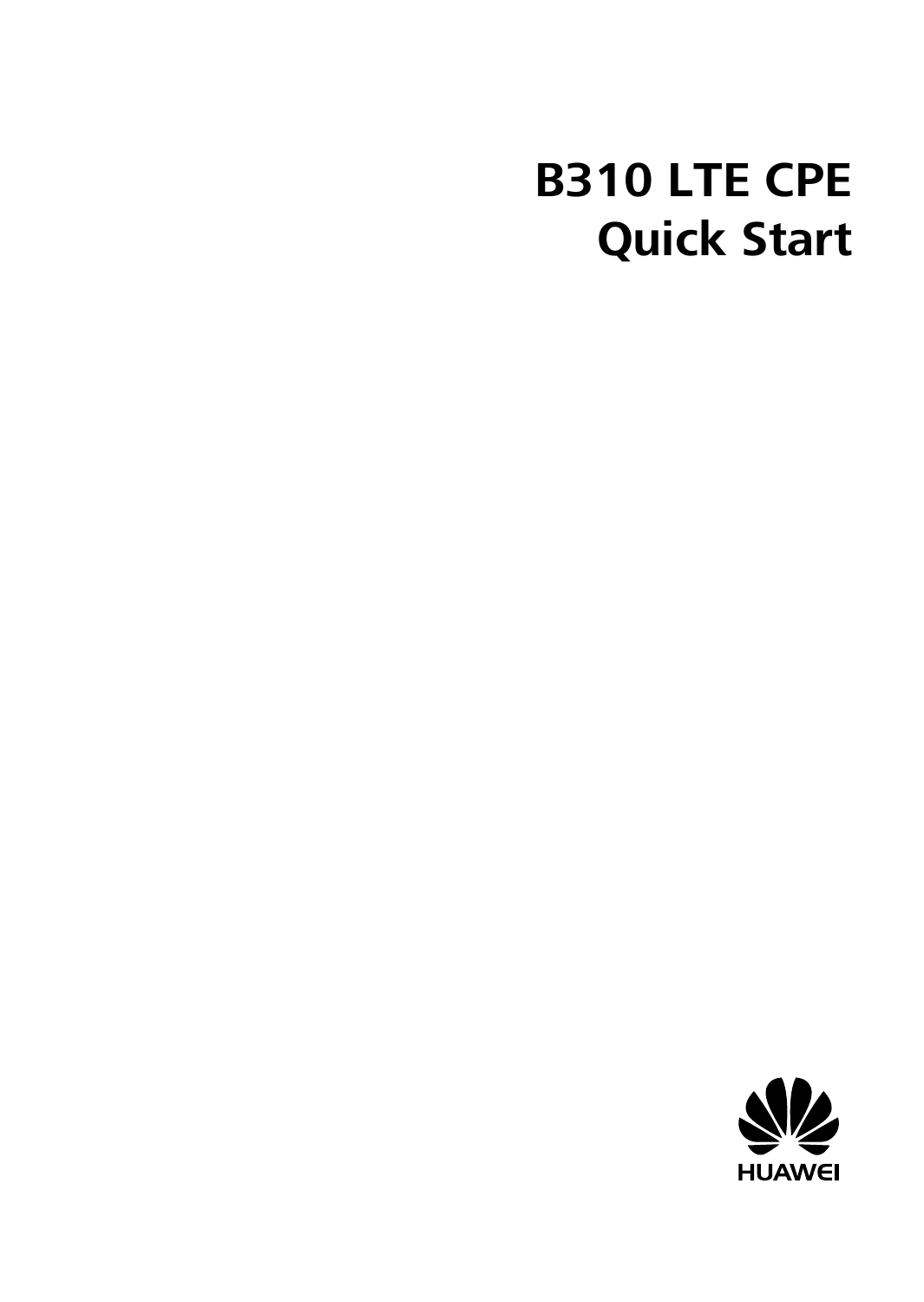31507518\_01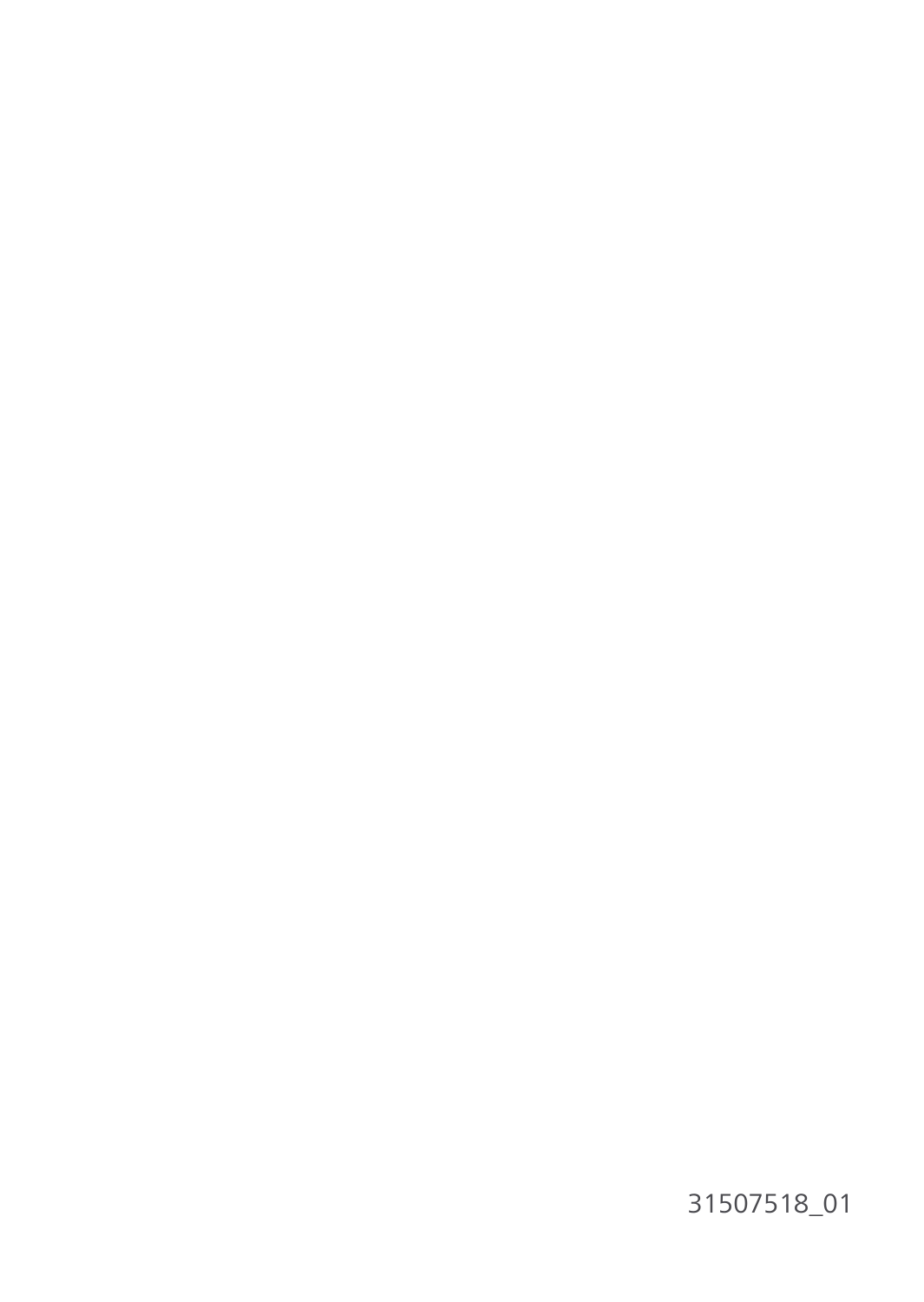## 1 **Product overview**



| Power indicator           | O)          | Network status indicator |
|---------------------------|-------------|--------------------------|
| Wi-Fi®/WPS indicator      | $\mathbf G$ | I AN/WAN indicator       |
| Signal strength indicator | O           | SIM card slot            |
| External antenna sockets  | G           | WPS button               |
| Power button              | $\bullet$   | Reset button             |
| Power input               |             | Network port             |
| Landline phone port       |             |                          |
|                           |             |                          |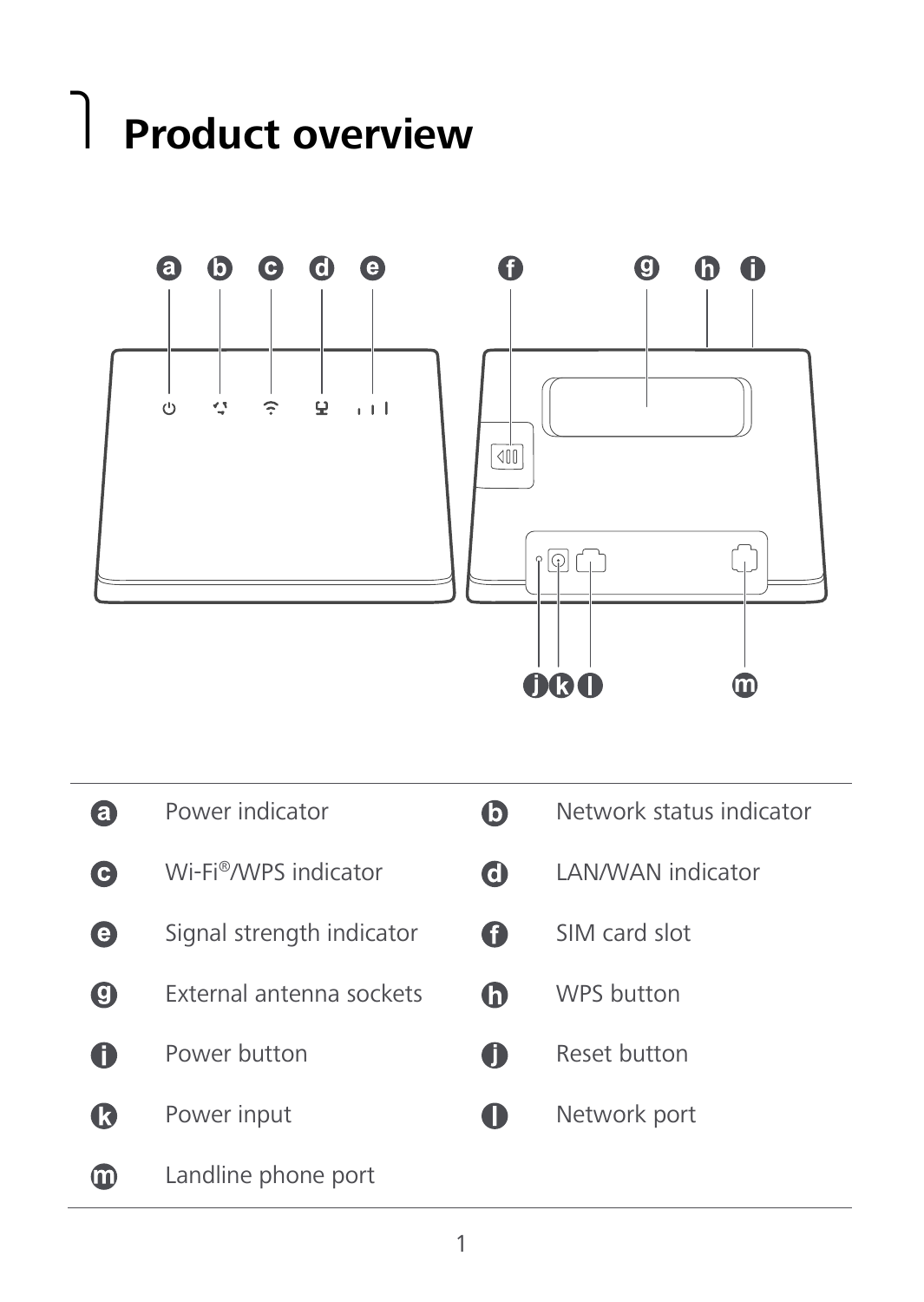

Insert a SIM card into the SIM card slot as shown in the preceding diagram and then connect the power adapter to the B310 router. The router will turn on automatically and search for available mobile networks.

The following indicators will turn on when the router has successfully connected to a network.

| グ | Cyan/blue/yellow:<br>Connected to a mobile<br>network. | 11 | White: More signal bars<br>indicate a stronger signal. |
|---|--------------------------------------------------------|----|--------------------------------------------------------|
|   |                                                        |    |                                                        |

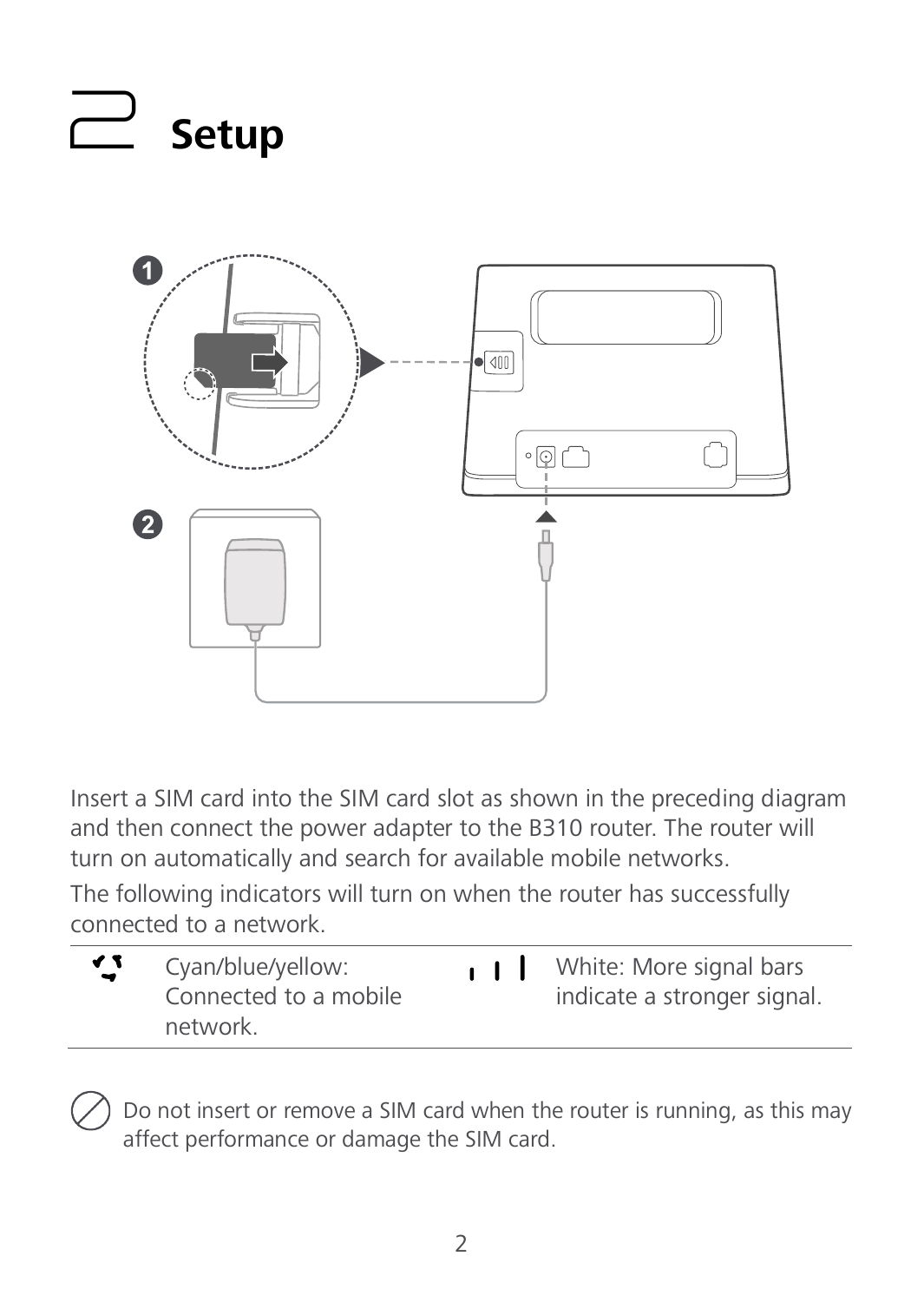### 3 **Connecting to your router's Wi-Fi network**



Once the router has connected to a mobile data network, you can connect your computer or mobile phone to the router's Wi-Fi network to access the Internet. Please refer to the label on the bottom of the router for the default wireless network name (**SSID**) and password (**WIFI KEY**).

- $\bullet$  When the  $\bullet$  indicator is steady on, Wi-Fi is enabled. To enable or disable Wi-Fi, refer to the help section on the router's web-based management page.
	- Ensure that you promptly change the Wi-Fi network name and password on the web-based management page to prevent unauthorized access to your Wi-Fi network. Once you have changed the password, you will need to reconnect to the router's Wi-Fi network.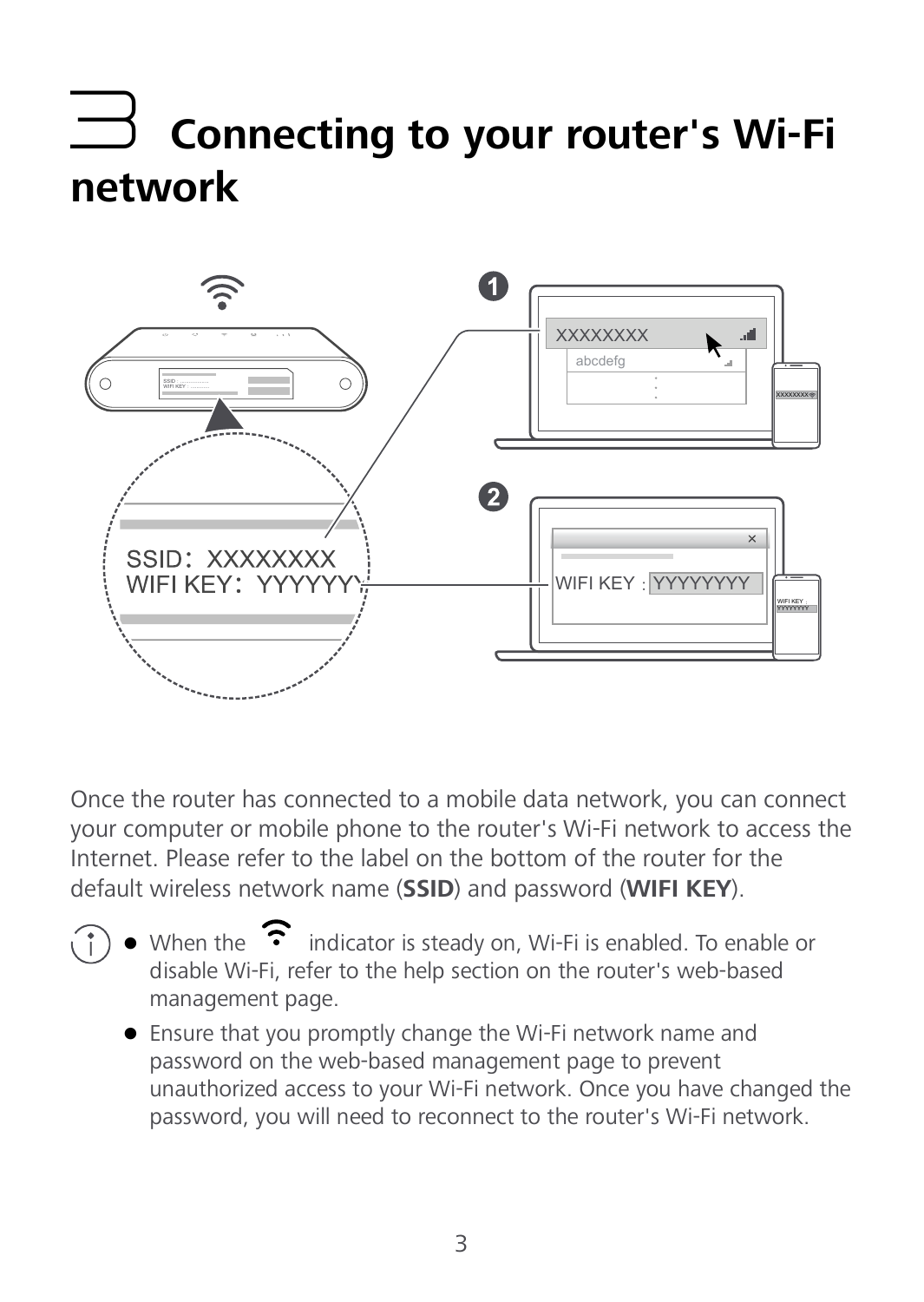# 4 **Configuring your router**



You can configure the router using the web-based management page. Please refer to the label on the bottom of the router for the default IP address, user name, and password.

More information can be found in the help section of the web-based management page.



 $\binom{1}{1}$  Ensure that you promptly change the default login password for the webbased management page to prevent unauthorized users from changing the router's settings.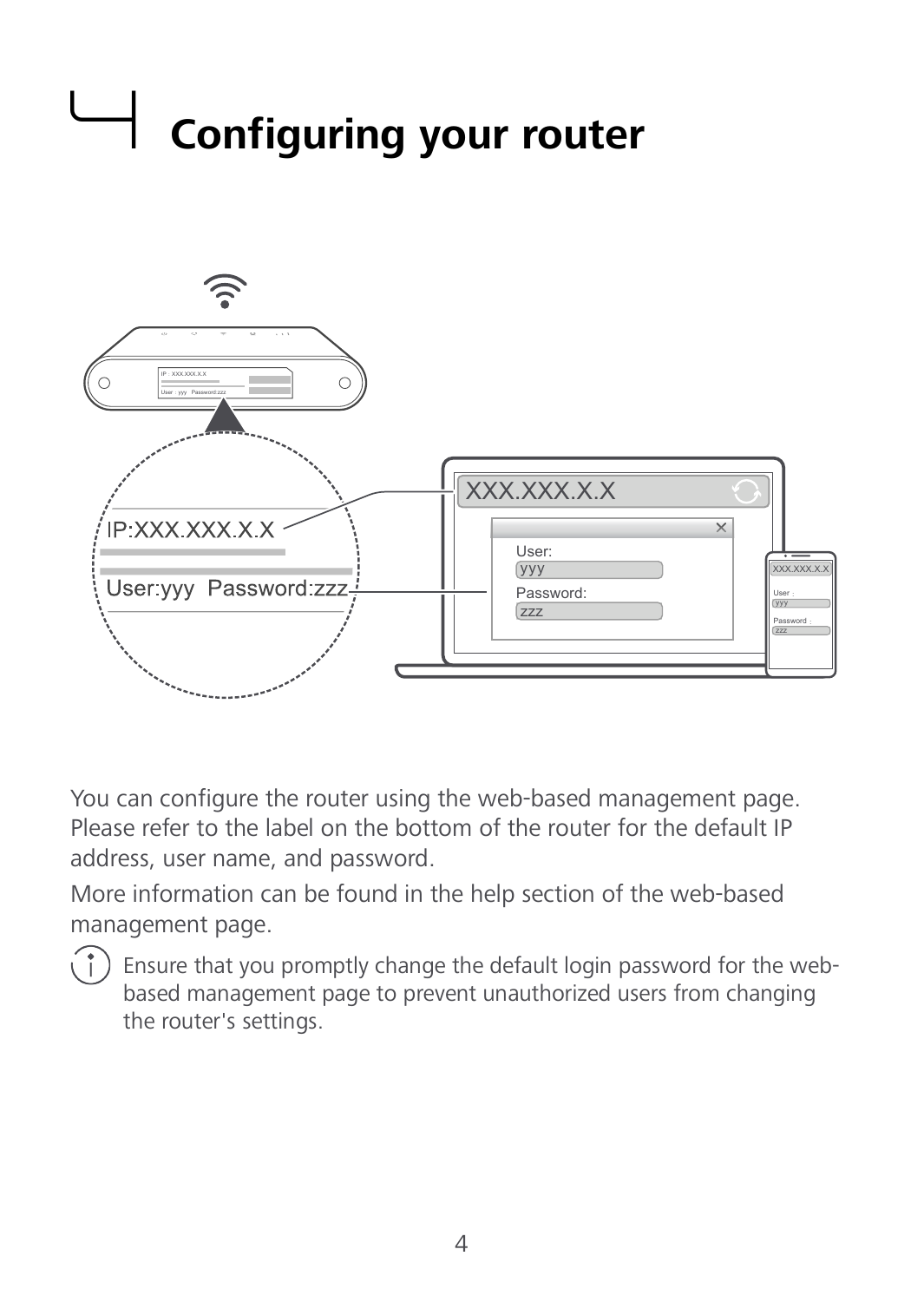### 5 **Optional configurations**

The features described in this section are for reference purposes only. Your router may not support all of these features.



#### **1. Connecting multiple devices**

You can connect a computer, or landline phone to the router to access the Internet, make telephone calls, and more.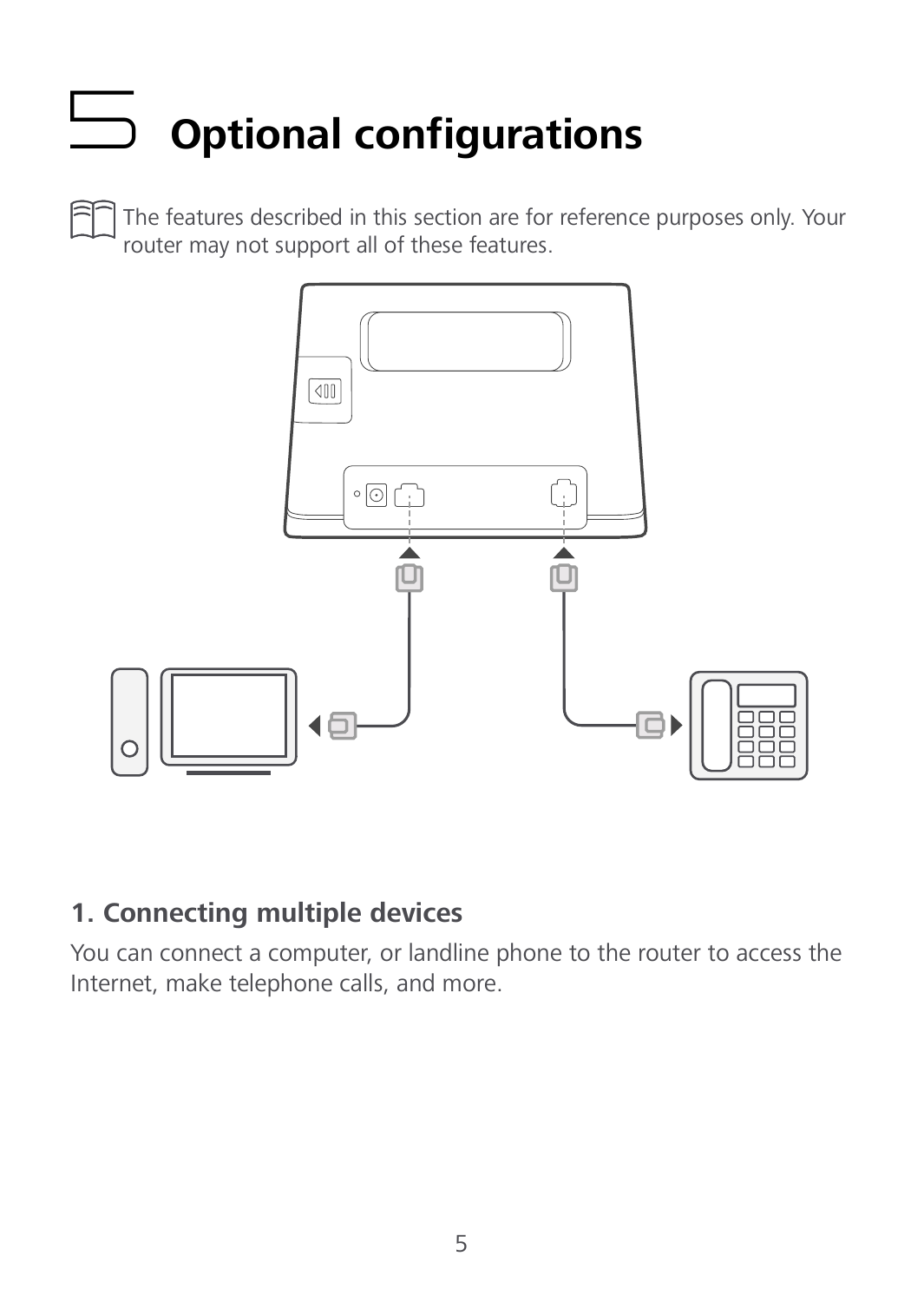

#### **2. Installing external antennas**

Œ

You can install external antennas to improve signal reception. Please contact your network service provider to purchase the antennas. If you

only require one antenna, plug it into the  $\bullet$  socket.

- Turn off the router and unplug the power adapter before installing any external antennas.
	- External antennas are only suitable for indoor use. Do not use external antennas during thunderstorms.
	- Only use external antennas provided by your network service provider.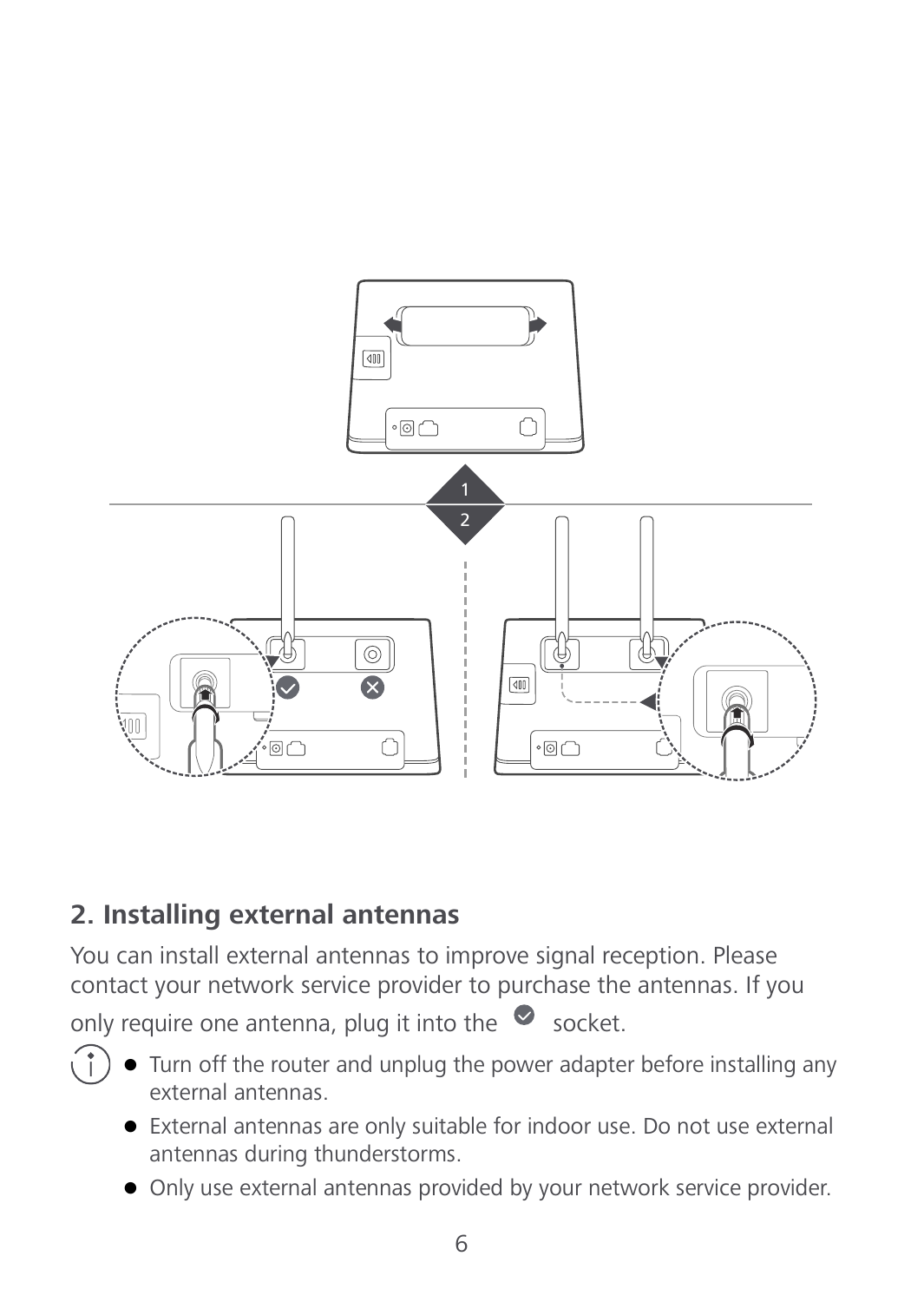

#### **3. Accessing the Internet through an Ethernet port**

You can connect the router to a wall-mounted Ethernet port using an Ethernet cable to connect to the Internet when you have used up your data allowance.

Configure the relevant settings on the web-based management page before connecting to the Internet through an Ethernet port. More information can be found in the help section of the web-based management page.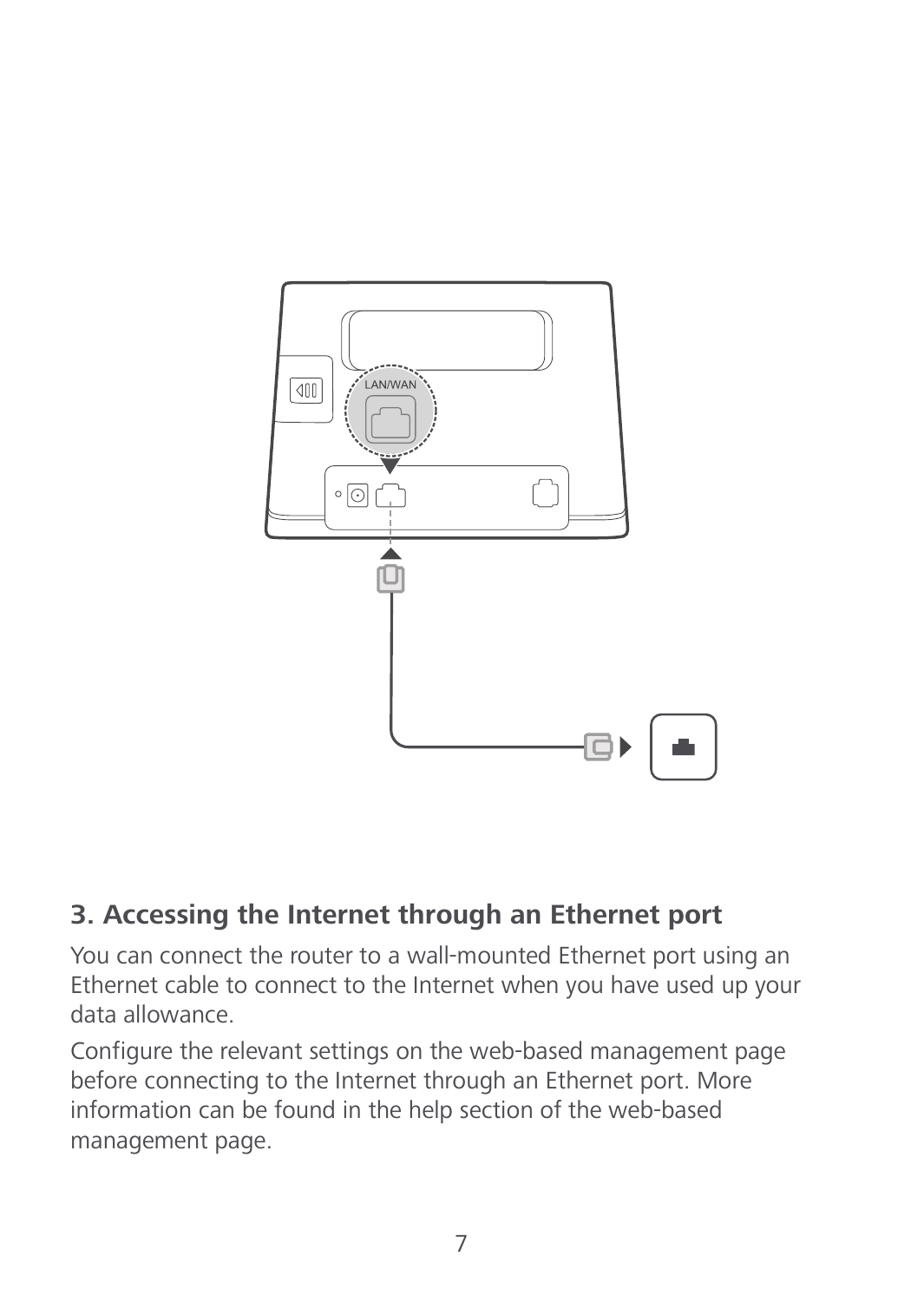

#### **4. Downloading Huawei HiLink**

Scan the above QR code to download the Huawei HiLink app and configure the router from your phone.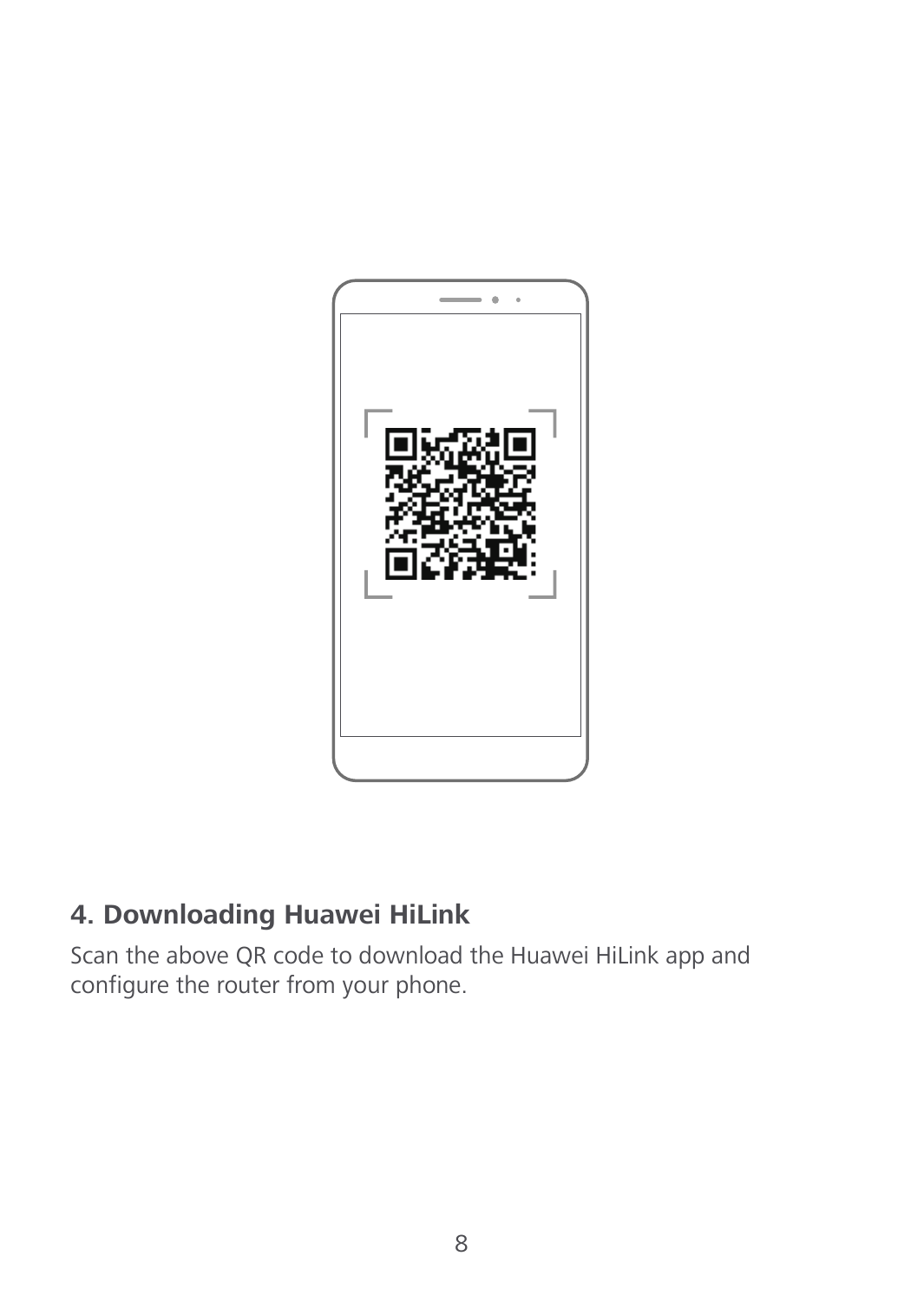### 6 **Additional information**

If you are experiencing any issues with the router:

- Restart the router
- Refer to the help section on the web-based management page.
- Restore the router to its factory settings.
- **Contact your network service provider.**

Please visit http://consumer.huawei.com/en/support/hotline for recently updated hotline and email address in your country or region.

 $\binom{1}{1}$  The illustrations in this guide are for reference purposes only and may not reflect the exact appearance of your product. Please contact your network service provider for more detailed information.

### 7 **FAQs**

#### **How do I restore factory settings?**

When the router is turned on, press the reset button for approximately 3 seconds using a pointed object until the  $\bullet$  indicator starts to blink. Restoring factory settings will clear all customized settings. Proceed with caution.

#### **How can I connect to the router using Wi-Fi Protected Setup (WPS)?**

To connect a WPS-enabled device to your router using the WPS button:

**1.** Press and hold the WPS button on the router for at least 2 seconds until

the  $\widehat{\cdot}$  indicator starts to blink.

**2.** Enable WPS on your device within 2 minutes to connect to the router's Wi-Fi network.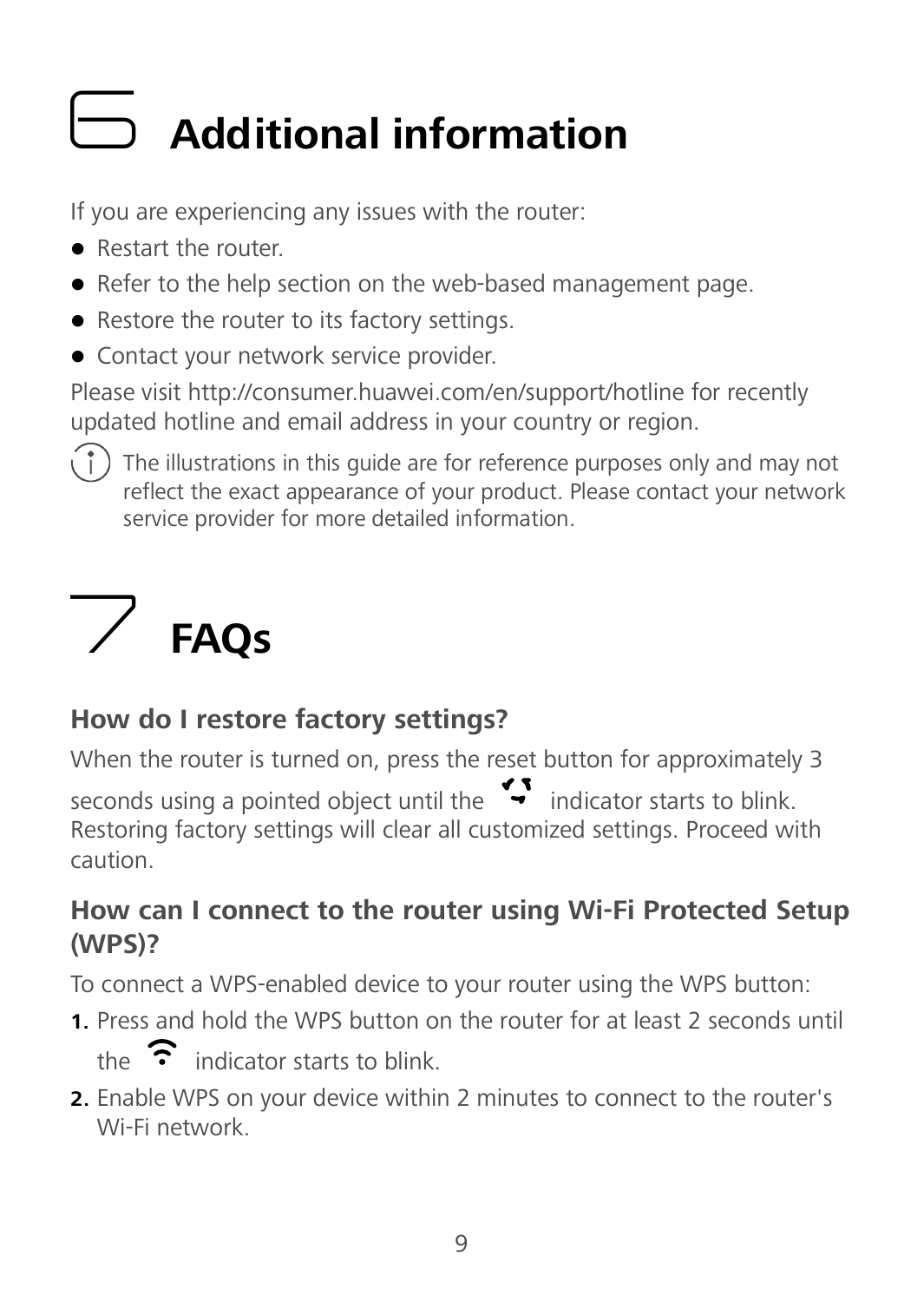### 8 **Troubleshooting**

#### Why is the **indicator red after I have finished configuring the router?**

- **1.** Make sure you have a working SIM card and ensure that it is inserted properly.
- **2.** Move the router to an open space free from obstructions and make sure you have an available mobile network in your area.
- **3.** If the problem persists, please contact your network service provider.

#### Why is the <sup>1</sup> indicator status steady on cyan, blue, or **yellow, but the ill indicator is off?**

Your mobile network has poor reception. Move the router to a place with better reception.

#### **Why can't I access the router's web-based management page?**

- **1.** Ensure that your computer is connected to the router through an Ethernet cable or Wi-Fi.
- **2.** Ensure that your computer is set to obtain an IP address and DNS server address automatically.
- **3.** Restart your browser, or try using another browser.
- **4.** If the problem persists, restore the router to its factory settings.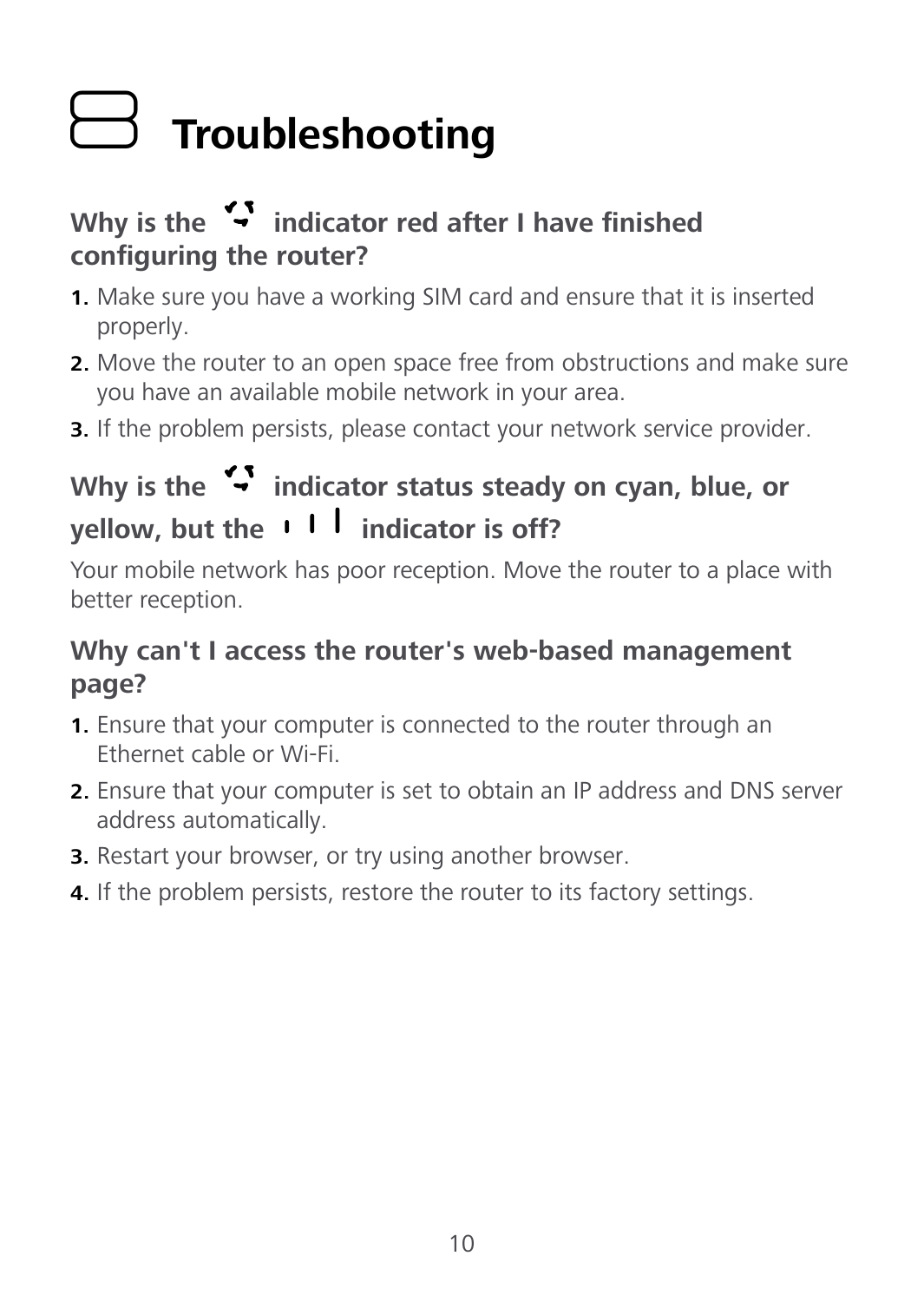### 9 **Safety information**

This section contains important information about the operation of your device. It also contains information about how to use the device safely. Read this information carefully before using your device.

#### **Electronic device**

Do not use your device if using the device is prohibited. Do not use the device if doing so causes danger or interference with other electronic devices.

#### **Interference with medical equipment**

- Follow rules and regulations set forth by hospitals and health care facilities. Do not use your device where prohibited.
- Some wireless devices may affect the performance of hearing aids or pacemakers. Consult your service provider for more information.
- Pacemaker manufacturers recommend that a minimum distance of 15 cm be maintained between a device and a pacemaker to prevent potential interference with the pacemaker. If using a pacemaker, hold the device on the side opposite the pacemaker and do not carry the device in your front pocket.

#### **Areas with flammables and explosives**

- Do not use the device where flammables or explosives are stored (in a gas station, oil depot, or chemical plant, for example). Using your device in these environments increases the risk of explosion or fire. In addition, follow the instructions indicated in text or symbols.
- Do not store or transport the device in containers with flammable liquids, gases, or explosives.

#### **Operating environment**

- Avoid dusty, damp, or dirty environments. Avoid magnetic fields. Using the device in these environments may result in circuit malfunctions.
- Before connecting and disconnecting cables, stop using the device and disconnect it from the power supply. Ensure that your hands are dry during operation.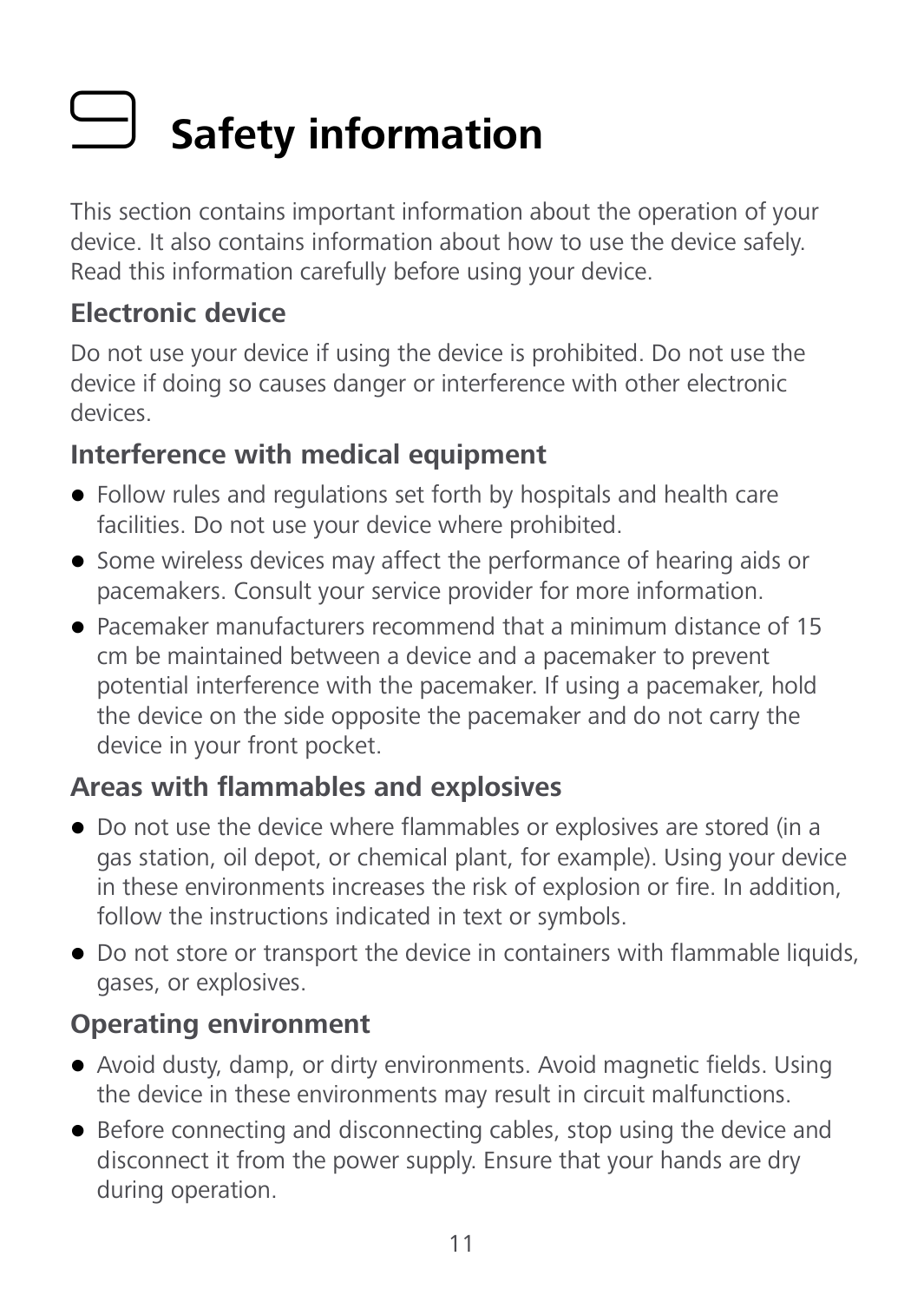- **Place the device on a stable surface.**
- Keep the device away from electronic appliances that generate strong magnetic or electric fields, such as a microwave oven or refrigerator.
- During thunderstorms, power off your device and remove all cables connected to it to protect against lightning strikes.
- Do not use your device during thunderstorms to protect your device against any danger caused by lightning.
- Ideal operating temperatures are 0°C to 40°C. Ideal storage temperatures are -20°C to +70°C. Extreme heat or cold may damage your device or accessories.
- Keep the device and accessories in a well-ventilated and cool area away from direct sunlight. Do not enclose or cover your device with towels or other objects. Do not place the device in a container with poor heat dissipation, such as a box or bag.
- To protect your device or accessories from fire or electrical shock hazards, avoid rain and moisture.
- Keep the device away from sources of heat and fire, such as a heater, microwave oven, stove, water heater, radiator, or candle.
- Do not place any object, such as a candle or a water container, on the device. If any foreign object or liquid enters the device, immediately stop using it, power it off, and remove all cables connected to it. Then, contact an authorized service center.
- Do not block device openings. Reserve a minimum of 10 cm around the device to dissipate heat.
- Stop using your device or applications for a while if the device is overheated. If skin is exposed to an overheated device for an extended period, low temperature burn symptoms, such as red spots and darker pigmentation, may occur.
- Do not touch the device's antenna. Otherwise, communication quality may be reduced.
- Do not allow children or pets to bite or suck the device or accessories. Doing so may result in damage or explosion.
- Observe local laws and regulations, and respect the privacy and legal rights of others.
- The device should be installed and operated with a minimum distance of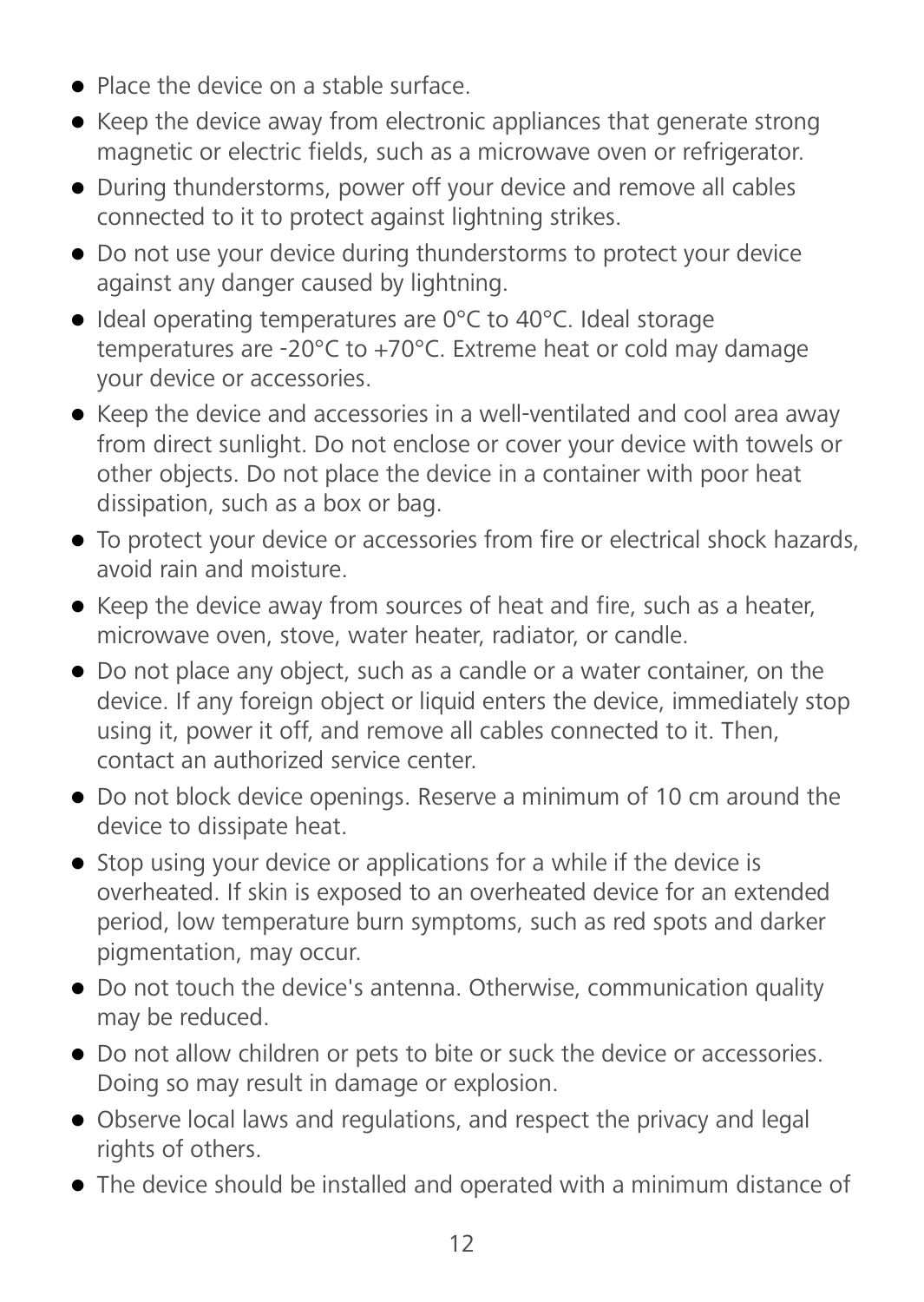20 cm between the radiator and your body.

• Keep the device in a place with good reception. The distance between the device and other metal materials (such as metal brackets or metal doors and windows) should be greater than 25 cm and the distance between the device should be greater than 30 cm.

#### **Child's safety**

- Comply with all precautions with regard to child's safety. Letting children play with the device or its accessories may be dangerous. The device includes detachable parts that may present a choking hazard. Keep away from children.
- The device and its accessories are not intended for use by children. Children should only use the device with adult supervision.

#### **Accessories**

- Using an unapproved or incompatible power adapter, charger or battery may cause fire, explosion or other hazards.
- Choose only accessories approved for use with this model by the device manufacturer. The use of any other types of accessories may void the warranty, may violate local regulations and laws, and may be dangerous. Please contact your retailer for information about the availability of approved accessories in your area.

#### **Power adapter safety**

- The power plug is intended to serve as a disconnect device.
- For pluggable devices, the socket-outlet shall be installed near the devices and shall be easily accessible.
- Unplug the power adapter from electrical outlets and the device when not in use.
- Do not drop or cause an impact to the power adapter. If it is damaged, take it to an authorized service center for inspection.
- If the power cable is damaged (for example, the cord is exposed or broken), or the plug loosens, stop using it at once. Continued use may lead to electric shocks, short circuits, or fire.
- Do not touch the power cord with wet hands or pull the power cord to disconnect the power adapter.
- Do not touch the device or the power adapter with wet hands. Doing so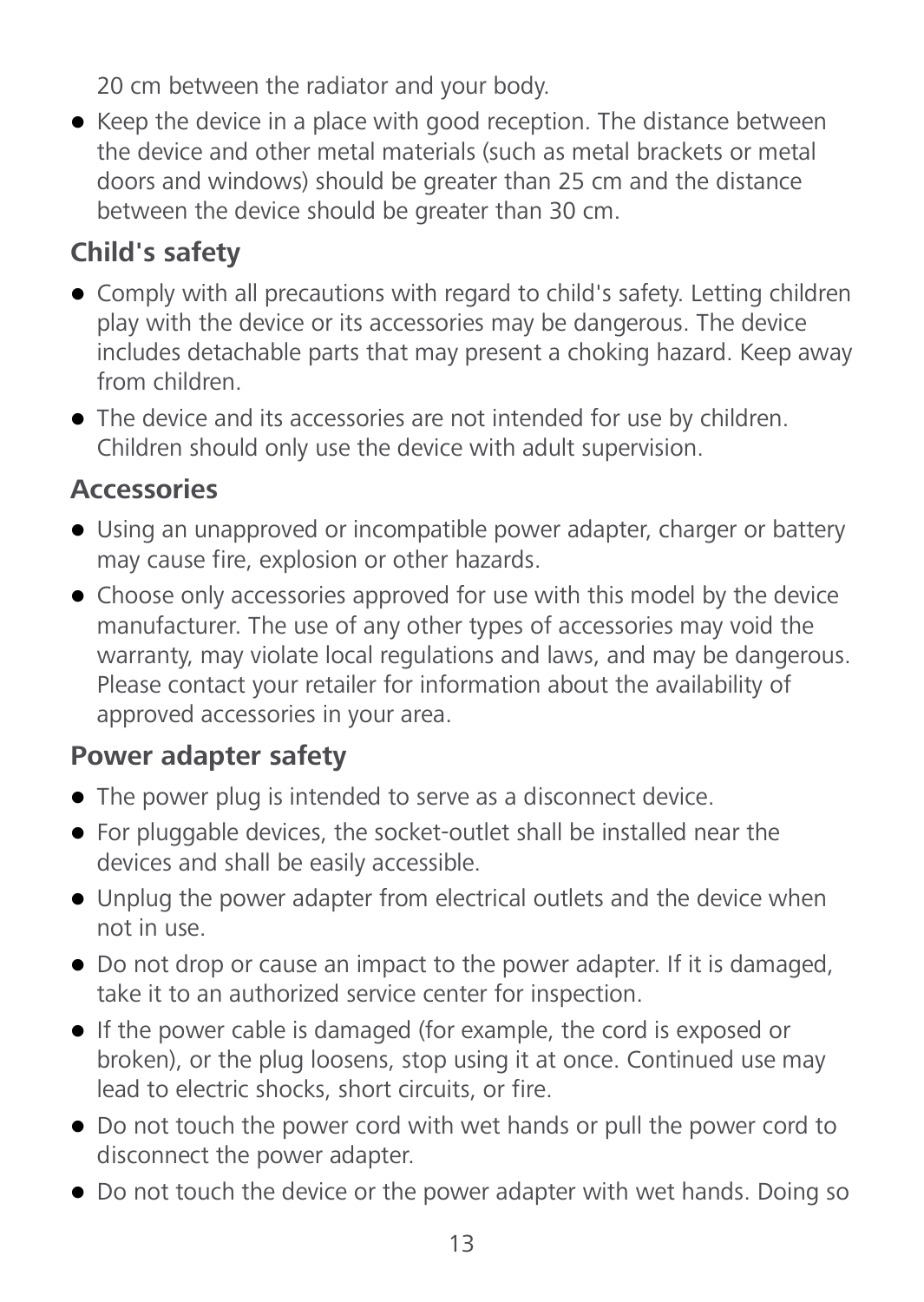may lead to short circuits, malfunctions, or electric shocks.

- If your power adapter has been exposed to water, other liquids, or excessive moisture, take it to an authorized service center for inspection.
- Ensure that the power adapter meets the requirements of Clause 2.5 in IEC60950-1/EN60950-1/UL60950-1 and has been tested and approved according to national or local standards.

#### **Cleaning and maintenance**

- During storage, transportation, and operation of the device, keep it dry and protect it from collision.
- Keep the device and accessories dry. Do not attempt to dry it with an external heat source, such as a microwave oven or hair dryer.
- Do not expose your device or accessories to extreme heat or cold. These environments may interfere with proper function and may lead to fire or explosion.
- Avoid collision, which may lead to device malfunctions, overheating, fire, or explosion.
- If the device is not going to be used for an extended period of time, power it off, and remove all cables connected to it.
- If anything unusual occurs (for example, if the device emits smoke or any unusual sound or smell), immediately stop using it, power it off, remove all cables connected to it, and contact an authorized service center.
- Do not trample, pull, or excessively bend any cable. Doing so may damage the cable, causing the device to malfunction.
- Before you clean or maintain the device, stop using it, stop all applications, and disconnect all cables connected to it.
- Do not use any chemical detergent, powder, or other chemical agents (such as alcohol and benzene) to clean the device or accessories. These substances may cause damage to parts or present a fire hazard. Use a clean, soft, and dry cloth to clean the device and accessories.
- Do not place magnetic stripe cards, such as credit cards and phone cards, near the device for extended periods of time. Otherwise the magnetic stripe cards may be damaged.
- Do not dismantle or remanufacture the device and its accessories. This voids the warranty and releases the manufacturer from liability for damage. In case of damage, contact an authorized service center for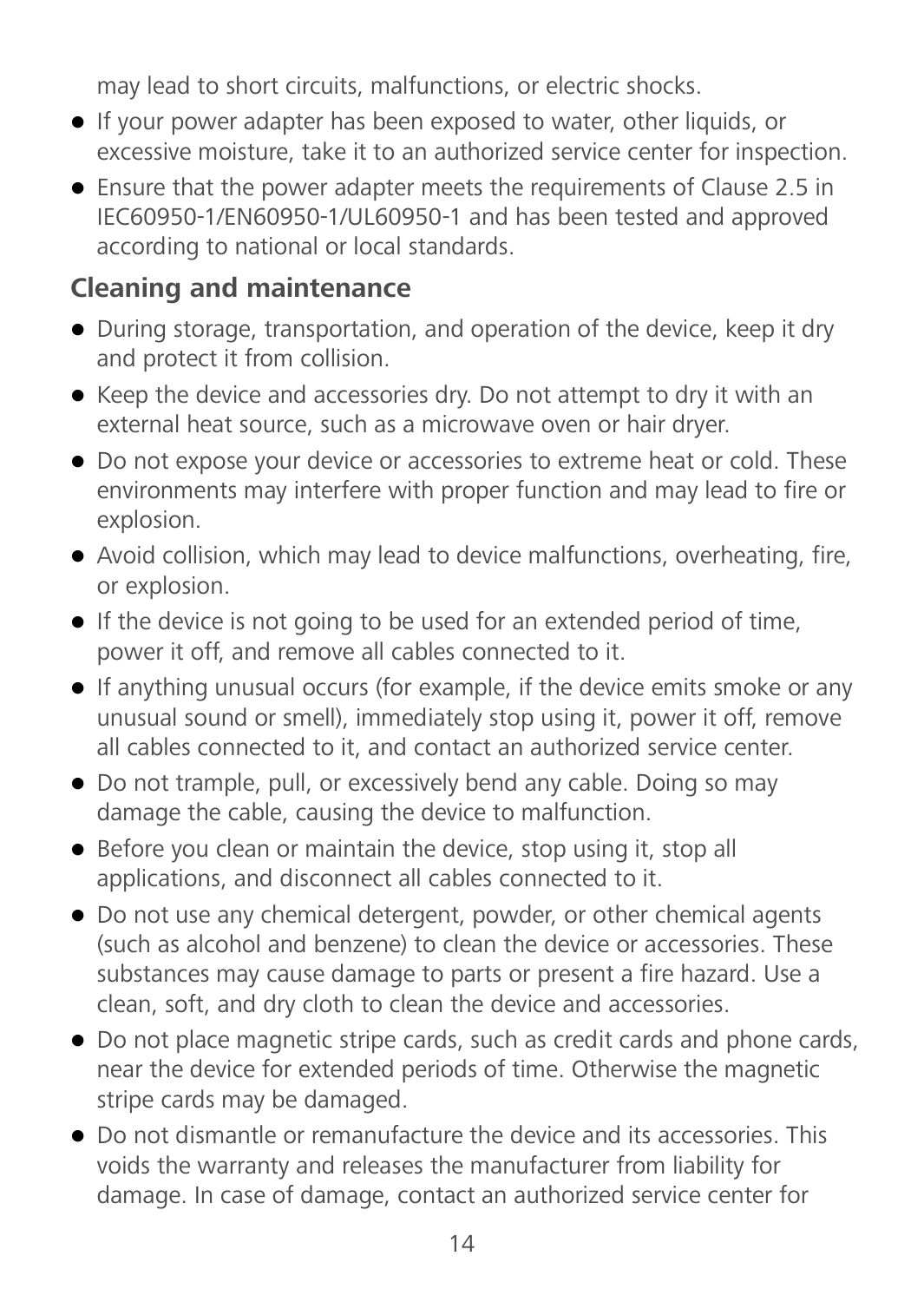assistance or repair.

#### **Emergency calls**

The availability of emergency calls is subject to your cellular network quality, service provider policy, and local laws and regulations. Never rely solely on your device for critical communications like medical emergencies.

#### **Disposal and recycling information**



This symbol (with or without a solid bar) on the device, batteries (if included), and/or the packaging, indicates that the device and its electrical accessories (for example, a headset, adapter, or cable) and batteries should not be disposed of as household garbage. These items should not be disposed of as unsorted municipal waste and should be taken to a certified collection point for recycling or proper disposal.

For more detailed information about device or battery recycling, contact your local city office, household waste disposal service, or retail store.

Disposal of the device and batteries (if included) is subject to WEEE Directive Recast (Directive 2012/19/EU) and Battery Directive (Directive 2006/66/EC). The purpose of separating WEEE and batteries from other waste is to minimize the potential environmental impacts and human health risk of any hazardous substances that may be present.

#### **Reduction of hazardous substances**

This device is compliant with the REACH Regulation [Regulation (EC) No 1907/2006] and RoHS Directive Recast (Directive 2011/65/EU). Batteries (if included) are compliant with the Battery Directive (Directive 2006/66/EC). For up-to-date information about REACH and RoHS compliance, please visit the web site http://consumer.huawei.com/certification.

#### **EU regulatory conformance**

#### **Statement**

Hereby, Huawei Technologies Co., Ltd. declares that this device is in compliance with the essential requirements and other relevant provisions of Directive 1999/5/EC.

For the declaration of conformity, visit the web site http://consumer.huawei.com/certification.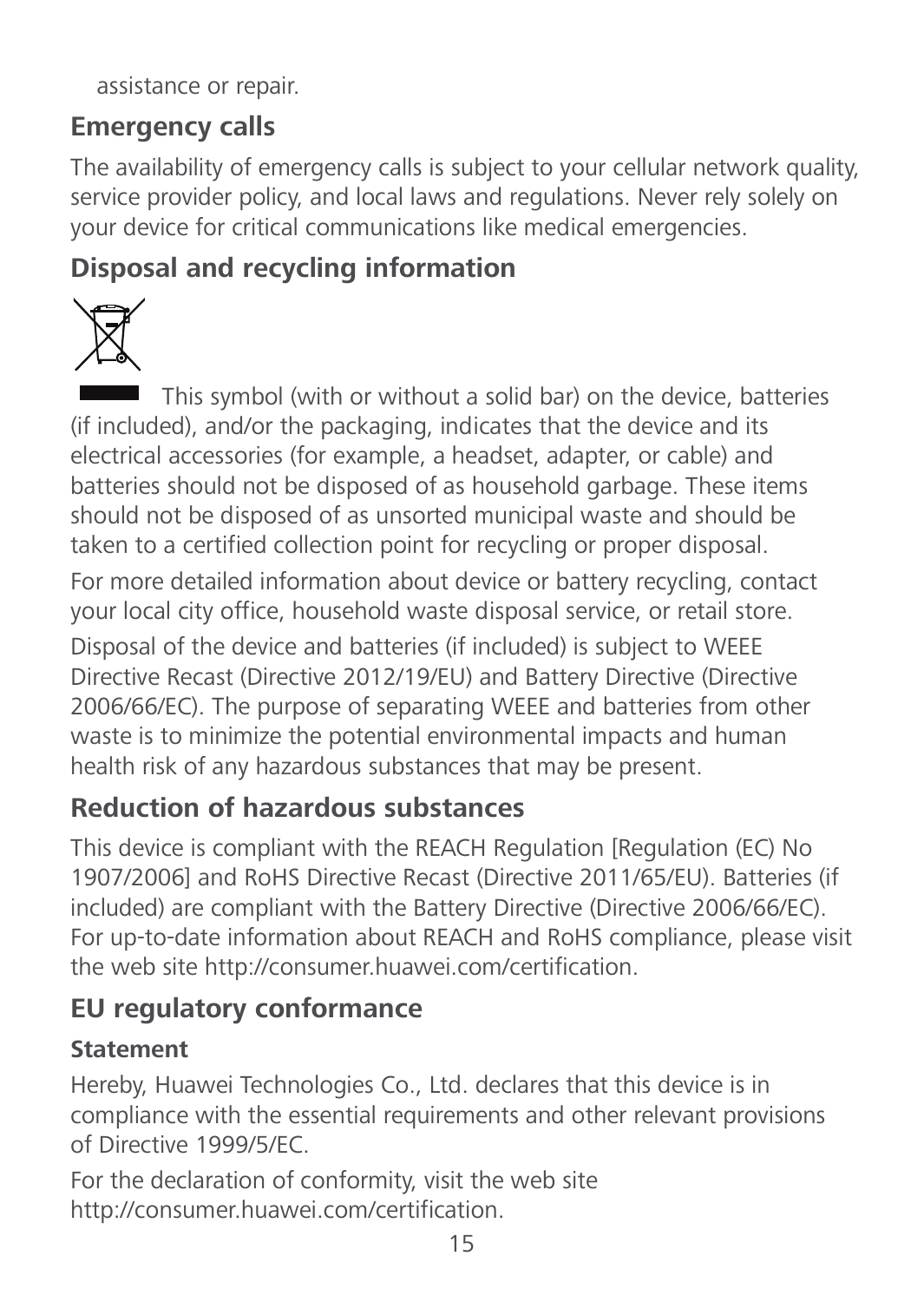The following marking is included in the product:

### $CE0682$

This device may be operated in all member states of the EU.

Observe national and local regulations where the device is used.

This device may be restricted for use, depending on the local network.

#### **Restrictions in the 2.4 GHz band:**

**Norway**: This subsection does not apply for the geographical area within a radius of 20 km from the centre of Ny-Ålesund.

#### **ErP Product Information**

Hereby, Huawei Technologies Co., Ltd. declares that the product meets the directive 2009/125/EC and its implementation regulation (EC) NO 1275/2008 amended by (EC) 278/2009,(EC) 642/2009,(EU) 617/2013,(EU) 801/2013,and its implementation regulation (EC) NO 278/2009.

The power consumption of product in networked standby if all wired network ports are connected and all wireless network ports are activated is 6.0 W.

For the product information displayed on the manufacturers' freely accessible websites required by (EU) No 801/2013, please visit http://consumer.huawei.com/certification.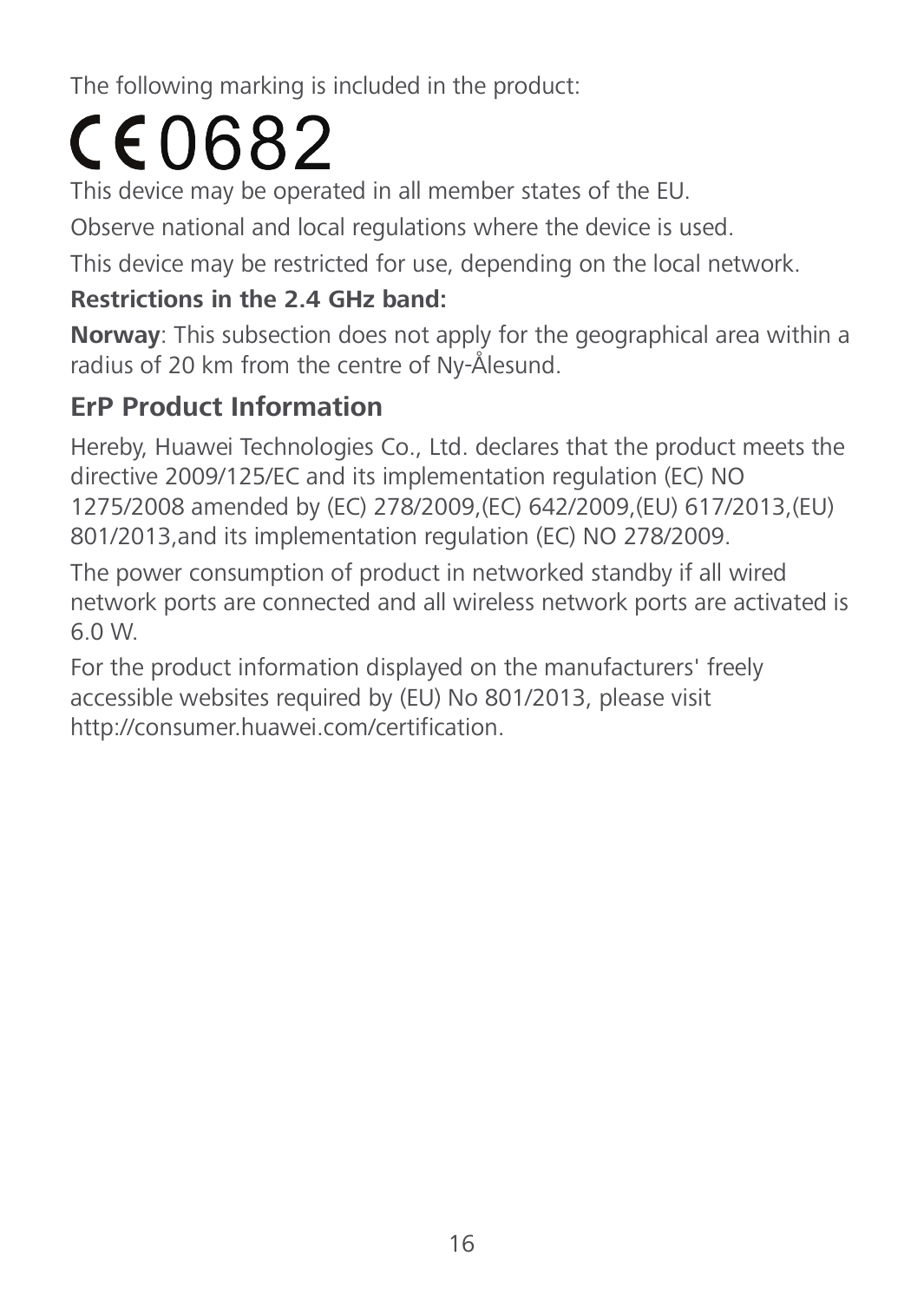## 10 **Legal Notice**

#### **Copyright © Huawei Technologies Co., Ltd. 2015. All rights reserved.**

No part of this manual may be reproduced or transmitted in any form or by any means without prior written consent of Huawei Technologies Co., Ltd. and its affiliates ("Huawei").

The product described in this manual may include copyrighted software of Huawei and possible licensors. Customers shall not in any manner reproduce, distribute, modify, decompile, disassemble, decrypt, extract, reverse engineer, lease, assign, or sublicense the said software, unless such restrictions are prohibited by applicable laws or such actions are approved by respective copyright holders.

#### **Trademarks and Permissions**





 $\sum_{n=1}^{\infty}$  ,  $\sum_{n=1}^{\infty}$  are trademarks or registered trademarks of Huawei Technologies Co., Ltd.

LTE is a trademark of ETSI.

Wi-Fi®, the Wi-Fi CERTIFIED logo, and the Wi-Fi logo are trademarks of Wi-Fi Alliance.

Other trademarks, product, service and company names mentioned may be the property of their respective owners.

#### **Notice**

Some features of the product and its accessories described herein rely on the software installed, capacities and settings of local network, and therefore may not be activated or may be limited by local network operators or network service providers.

Thus, the descriptions herein may not exactly match the product or its accessories which you purchase.

Huawei reserves the right to change or modify any information or specifications contained in this manual without prior notice and without any liability.